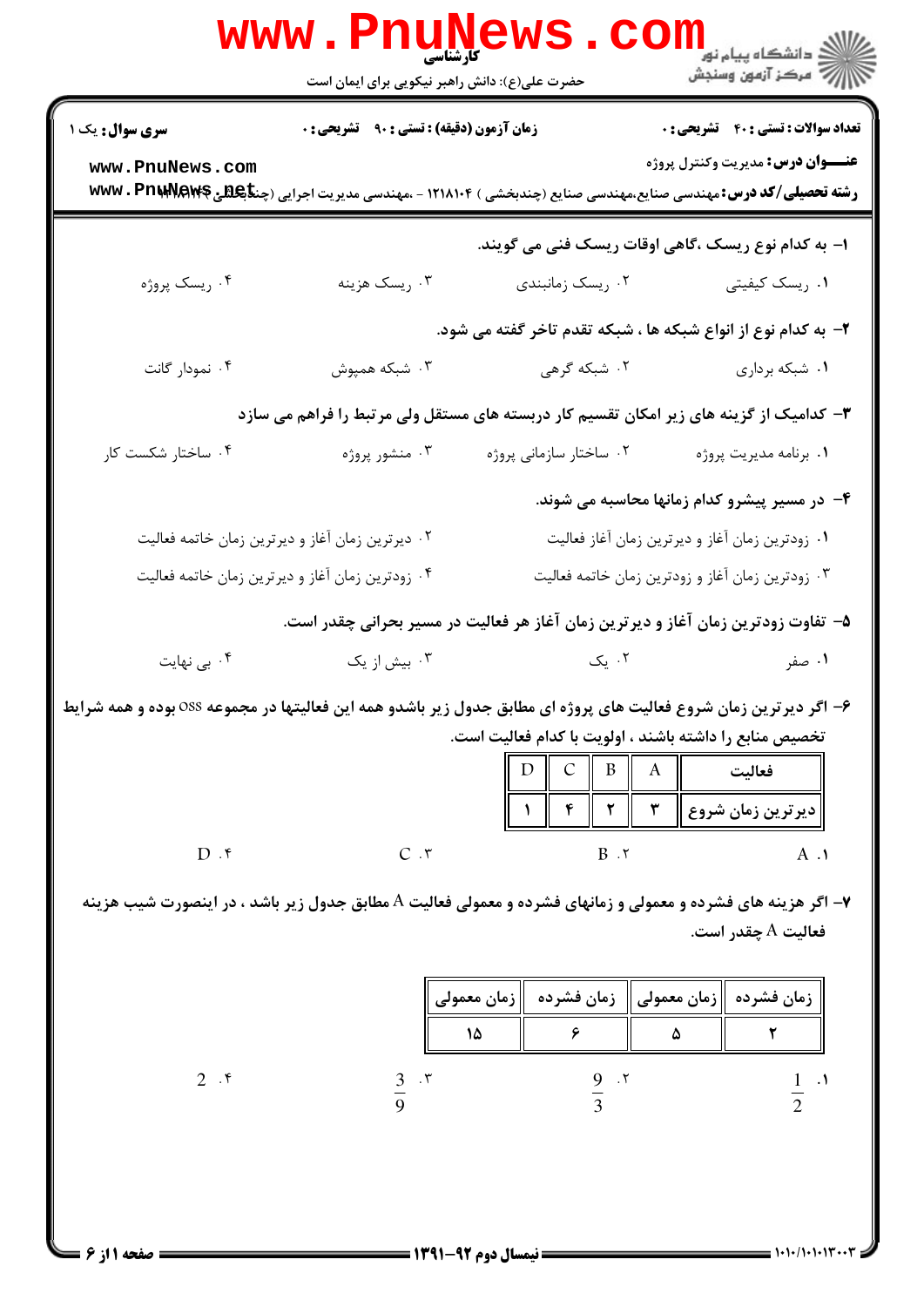|                                                                                                             | <b>www.PnuNews</b><br><b>کارشناسی</b>                                                                                            |                                                                                                      |                                                                 | دانشگاه پيام نور<br>ا∛ مرکز آزمون وسنجش            |
|-------------------------------------------------------------------------------------------------------------|----------------------------------------------------------------------------------------------------------------------------------|------------------------------------------------------------------------------------------------------|-----------------------------------------------------------------|----------------------------------------------------|
|                                                                                                             | حضرت علی(ع): دانش راهبر نیکویی برای ایمان است                                                                                    |                                                                                                      |                                                                 |                                                    |
| <b>سری سوال :</b> ۱ یک                                                                                      | <b>زمان آزمون (دقیقه) : تستی : ۹۰ تشریحی : 0</b>                                                                                 |                                                                                                      |                                                                 | <b>تعداد سوالات : تستي : 40 - تشريحي : 0</b>       |
| www.PnuNews.com                                                                                             | <b>رشته تحصیلی/کد درس:</b> مهندسی صنایع،مهندسی صنایع (چندبخشی ) ۱۲۱۸۱۰۴ - ،مهندسی مدیریت اجرایی (چن <b>تاپکلیلی @wwv . Pnuri</b> |                                                                                                      |                                                                 | <b>عنـــوان درس:</b> مديريت وكنترل پروژه           |
|                                                                                                             |                                                                                                                                  |                                                                                                      |                                                                 | ۸– کدام گزینه صحیح است؟                            |
| ۰۲ شبکه می تواند مسیر بحرانی نداشته باشد<br>۱. هر شبکه حداقل یک مسیر بحرانی دارد                            |                                                                                                                                  |                                                                                                      |                                                                 |                                                    |
| ۰۴ مسیر بحرانی کوتاهترین مسیر است                                                                           |                                                                                                                                  |                                                                                                      | ۰۳ هر شبکه حتماً بیش از یک مسیر بحرانی دارد                     |                                                    |
|                                                                                                             | ۹– اگر مقدار زمان خوشبینانه ۲واحد زمانی و مقدار زمان بدبینانه ۸واحد زمانی باشد ، در اینصورت انحراف معیار آن فعالیت               |                                                                                                      |                                                                 | چقدر خواهد بود.                                    |
|                                                                                                             | $\mathbf{F} \cdot \mathbf{F}$ $\mathbf{V} \cdot \mathbf{F}$                                                                      | $\mathbf{r}$ . T                                                                                     |                                                                 | $\uparrow$ .                                       |
|                                                                                                             |                                                                                                                                  |                                                                                                      |                                                                 | ۱۰– اولین ابزار برنامه ریزی و مدیریت پروژه چیست.   |
| ۰۴ نمودار میله ای                                                                                           | ۰۳ سی پی ام                                                                                                                      | ۱. پرت میں ایک کرت کا مقدم اور استعمال کر کر کر اور استعمال کر کر کر اور استعمال کر کر اور استعمال ک |                                                                 |                                                    |
| اگر جدول زمانبندی پروژه ای مطابق جدول Å باشد ، بر اساس این جدول به سئوالات ۱۱ الی ۲۷ پاسخ دهید.<br>$A$ جدول |                                                                                                                                  |                                                                                                      |                                                                 |                                                    |
|                                                                                                             | پیش نیاز<br>زمان (ماه)                                                                                                           | فعاليت                                                                                               |                                                                 |                                                    |
|                                                                                                             | $\frac{2}{1}$<br>$\frac{1}{\mathsf{A}}$                                                                                          | $\frac{\mathsf{A}}{\mathsf{B}}$                                                                      |                                                                 |                                                    |
|                                                                                                             | 6<br>A                                                                                                                           | $\overline{c}$                                                                                       |                                                                 |                                                    |
|                                                                                                             | $\overline{2}$<br>C, B                                                                                                           | D                                                                                                    |                                                                 |                                                    |
|                                                                                                             |                                                                                                                                  | ا– بر اساس اطلاعات جدول زیر، شناوری کل فعالیت $\mathrm{B}$ چقدر است.<br>٢<br>۶                       | پیش نیاز $\parallel$ زمان (ماه)<br>$\mathbf{A}$<br>$\mathbf{A}$ | فعاليت<br>$\bf{A}$<br>$\boldsymbol{B}$<br>$\cal C$ |
|                                                                                                             |                                                                                                                                  |                                                                                                      |                                                                 |                                                    |
|                                                                                                             |                                                                                                                                  | ۲                                                                                                    | C.B                                                             | $\mathbf D$                                        |
| $\Delta$ .                                                                                                  | $\mathbf{r}$ . $\mathbf{r}$                                                                                                      | $F \cdot Y$                                                                                          |                                                                 | $\ddots$                                           |
| ا–  بر اساس جدول سئوال ۱۱، شناوری آزاد فعالیت B چقدر است.                                                   |                                                                                                                                  |                                                                                                      |                                                                 |                                                    |
| 9.9                                                                                                         | $\Delta$ . ٣                                                                                                                     | $F \cdot Y$                                                                                          |                                                                 | $\mathcal{N}$ .                                    |
| صفحه 12; 6                                                                                                  | == نیمسال دوم 92-1391 =                                                                                                          |                                                                                                      |                                                                 | $=$ 1+1+/1+1+13 $+$                                |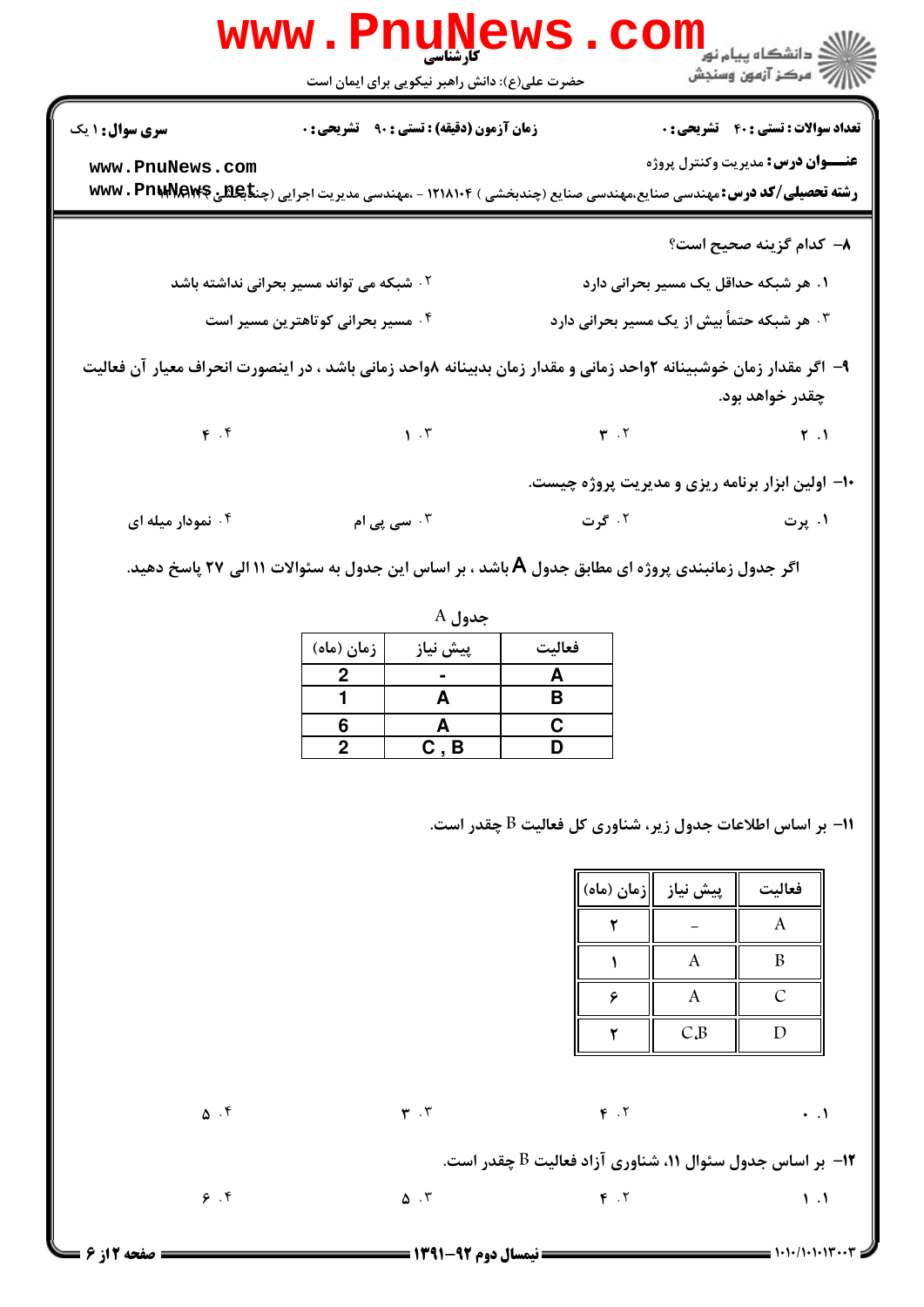|                     | حضرت علی(ع): دانش راهبر نیکویی برای ایمان است                                                                                     |                                                                                                   |                                            |
|---------------------|-----------------------------------------------------------------------------------------------------------------------------------|---------------------------------------------------------------------------------------------------|--------------------------------------------|
| سری سوال: ۱ یک      | <b>زمان آزمون (دقیقه) : تستی : ۹۰ قشریحی: 0</b>                                                                                   |                                                                                                   | <b>تعداد سوالات : تستی : 40 قشریحی : 0</b> |
| www.PnuNews.com     | <b>رشته تحصیلی/کد درس: م</b> هندسی صنایع،مهندسی صنایع (چندبخشی ) ۱۲۱۸۱۰۴ - ،مهندسی مدیریت اجرایی (چن <b>تاپکشی @wwv . PnuMawe</b> |                                                                                                   | <b>عنـــوان درس:</b> مديريت وكنترل پروژه   |
|                     |                                                                                                                                   | ا– بر اساس جدول سوال ۱۱ ، شناوری مستقل فعالیت $\mathrm{B}$ چقدر است. $\mathbf r$                  |                                            |
| $\lambda$ . $\zeta$ |                                                                                                                                   | $9.7$ and $0.7$ and $1.1$                                                                         |                                            |
|                     |                                                                                                                                   | ۰۴ بر اساس جدول سئوال۱۱، شناوری اطمینان فعالیت $\mathrm{B}$ چقدر است $\cdot$                      |                                            |
| $\Delta$ .۴         | $F \cdot Y$                                                                                                                       | $\mathbf{r}$ . T                                                                                  | $\rightarrow$ $\Lambda$                    |
|                     |                                                                                                                                   | ۱۵– بر اساس جدول سئوال ۱۱ ، پروژه چند مسیر بحرانی دارد.                                           |                                            |
| F. f                |                                                                                                                                   | $\mathbf{r} \cdot \mathbf{r}$ (1)                                                                 |                                            |
|                     |                                                                                                                                   | ۱۶- بر اساس جدول سئوال ۱۱ ، پروژه پس از چند ماه خاتمه می یابد.                                    |                                            |
| 15.5                |                                                                                                                                   | $11.7$ $1.7$                                                                                      | 9.1                                        |
|                     |                                                                                                                                   | ۱۷– بر اساس جدول سئوال ۱۱ ، کدام فعالیت در مسیر بحرانی قرار ندارد.                                |                                            |
| $D.$ f              |                                                                                                                                   | $C \cdot r$ B $\cdot$                                                                             | $A \cdot \mathbf{1}$                       |
|                     | ۱۸- شبکه برداری جدول فعالیت های ارائه شده در سئوال ۱۱ کدام یک از گزینه های زیر می باشد.                                           |                                                                                                   |                                            |
| 1<br>2              | $\bigcap_{\mathcal{A}}\bigcap_{\mathcal{A}}\mathcal{A}$                                                                           | 1                                                                                                 | $\cdot$                                    |
|                     |                                                                                                                                   |                                                                                                   |                                            |
|                     |                                                                                                                                   |                                                                                                   | 3                                          |
|                     | 5                                                                                                                                 |                                                                                                   |                                            |
|                     | . $\mathfrak k$                                                                                                                   |                                                                                                   | $\cdot$ $\mathsf{r}$                       |
|                     |                                                                                                                                   |                                                                                                   |                                            |
|                     | 5                                                                                                                                 |                                                                                                   | 5                                          |
|                     |                                                                                                                                   |                                                                                                   |                                            |
| 1.9                 | ۱۹- بر اساس جدول ارائه شده در سئوال۱۱ ، دیرترین زمان خاتمه فعالیت B چقدر است.<br>$\mathbf{Y}$ . $\mathbf{Y}$                      | $\Lambda$ . $\Upsilon$                                                                            | $\mathbf{r}$ .                             |
|                     |                                                                                                                                   |                                                                                                   |                                            |
| $\Delta$ . ۴        | $\Lambda$ . $\Upsilon$                                                                                                            | بر اساس جدول سئوال۱۱ ، زودترین زمان آغاز فعالیت $\mathrm{D}$ چقدر است. $\text{\textbf{+}}$<br>9.7 | $\cdot \cdot \cdot$                        |
|                     |                                                                                                                                   |                                                                                                   |                                            |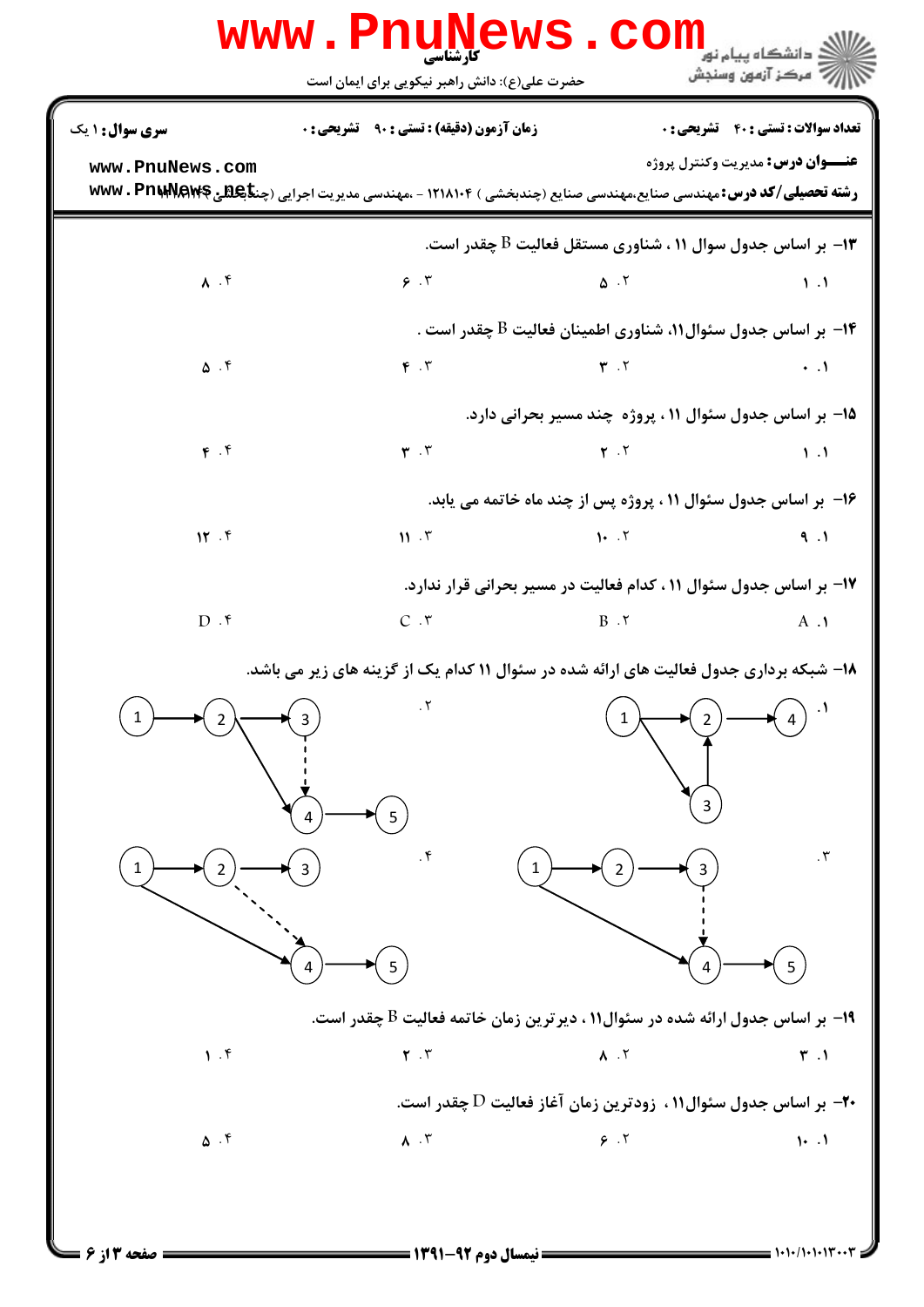|                        | www.Pnunews.com<br>حضرت علی(ع): دانش راهبر نیکویی برای ایمان است                                                                          |                    | <mark>گ</mark> دانشگاه پیام نو <mark>ر</mark><br>أإزام أأتهون وسنجش                                               |
|------------------------|-------------------------------------------------------------------------------------------------------------------------------------------|--------------------|-------------------------------------------------------------------------------------------------------------------|
| <b>سری سوال : ۱ یک</b> | <b>زمان آزمون (دقیقه) : تستی : ۹۰ قشریحی : 0</b>                                                                                          |                    | <b>تعداد سوالات : تستي : 40 ٪ تشریحي : 0</b>                                                                      |
| www.PnuNews.com        | <b>رشته تحصیلی/کد درس:</b> مهندسی صنایع،مهندسی صنایع (چندبخشی ) ۱۲۱۸۱۰۴ - ،مهندسی مدیریت اجرایی (چن <b>تاپکش</b> ی <b>WWW . PnuAVAWFS</b> |                    | <b>عنـــوان درس:</b> مديريت وكنترل پروژه                                                                          |
|                        |                                                                                                                                           |                    | <b>۲۱</b> - بر اساس جدول سئوال۱۱ ، تعدادمسیرهای این پروژه چند عدد می باشد.                                        |
| ۰۴ چهار مسیر           | ۰۳ سه مسیر                                                                                                                                | ۰۲ دو مسیر         | ۰۱ یک مسیر                                                                                                        |
|                        |                                                                                                                                           |                    | ۳۲- بر اساس جدول سئوال۱۱ ، زودترین زمان خاتمه فعالیت B چقدر است.                                                  |
| $\mathcal{N}$ .        | $\lambda$ . T                                                                                                                             |                    | $\mathbf{r}$ . T $\mathbf{r}$                                                                                     |
|                        |                                                                                                                                           |                    | ۲۳– بر اساس جدول سئوال۱۱ ، تعداد فعالیت مجازی (موهومی)چند عدد می باشد.                                            |
| ۰۴ سه                  | ۲. یک سال ۲۰۰۳ و دولت در است که می کنیم و می کنیم که در این کشور و تاکنون می کنیم که در این کشور که از این کشو                            |                    | ۱. هيچ                                                                                                            |
|                        | ۲۴- بر اساس جدول سئوال۱۱ ، کدام فعالیت اگر یک ماه تاخیر داشته باشد ، خاتمه کل پروژه تغییری نمی کند.                                       |                    |                                                                                                                   |
| $D.$ ۴                 |                                                                                                                                           |                    | $C \cdot Y$ B $\cdot Y$ A $\cdot Y$                                                                               |
|                        | ۲۵– بر اساس جدول سئوال۱۱ ، دیرترین زمان خاتمه فعالیت A چقدر است.                                                                          |                    |                                                                                                                   |
| 1.5                    | $\mathbf{Y}$ . $\mathbf{Y}$                                                                                                               |                    | $\gamma$ . T $\gamma$ . T                                                                                         |
|                        |                                                                                                                                           |                    | ۲۶- بر اساس جدول سئوال۱۱ ، کدام گزینه صحیح است.                                                                   |
|                        |                                                                                                                                           |                    | $\, {\mathbf C} \,$ ا. زودترین زمان آغاز فعالیت ${\mathrm B} \,$ بزرگتر از زودترین زمان آغاز فعالیت $\,$          |
|                        |                                                                                                                                           |                    |                                                                                                                   |
|                        |                                                                                                                                           |                    | $\,$ . دیرترین زمان خاتمه فعالیت $\rm B$ مساوی با دیرترین زمان خاتمه فعالیت $\,$ $\,$                             |
|                        |                                                                                                                                           |                    | $\,$ . ديرترين زمان آغازخاتمه فعاليت $\, {\bf B} \,$ كوچكتر از زودترين زمان خاتمه فعاليت $\, \cdot \, {\bf f} \,$ |
|                        |                                                                                                                                           |                    | ۲۷– بر اساس جدول سئوال۱۱ ،کدام گزینه صحیح است.                                                                    |
|                        |                                                                                                                                           |                    | ۰۱ فعالیت A و B را می توان بطور همزمان اجرا نمود                                                                  |
|                        |                                                                                                                                           |                    | ا فعالیت $\rm C$ بعد از فعالیت $\rm B$ انجام می شود $\rm V$                                                       |
|                        | اجرا نشده باشد و فعالیت $\, {\bf B} \,$ اجرا نشده باشد، فعالیت $\, {\bf D} \,$ را نمی توان اجرا نمود " $\, {\bf r} \,$                    |                    | د. فعالیت B بعد از فعالیت C اجرا می شود *                                                                         |
|                        | ۲۸– موسسین روش پرت کدام تابع توزیع را بهترین تابع توزیع احتمالی برای تخمین زمان انجام فعالیها می داند.                                    |                    |                                                                                                                   |
| ۰۴ تابع توزیع گاما     | ۰۳ تابع توزیع بتا                                                                                                                         | ٢. تابع توزيع آلفا | ۰۱ تابع توزیع نرمال                                                                                               |
|                        |                                                                                                                                           |                    |                                                                                                                   |

**: صفحه 4 از 6 =**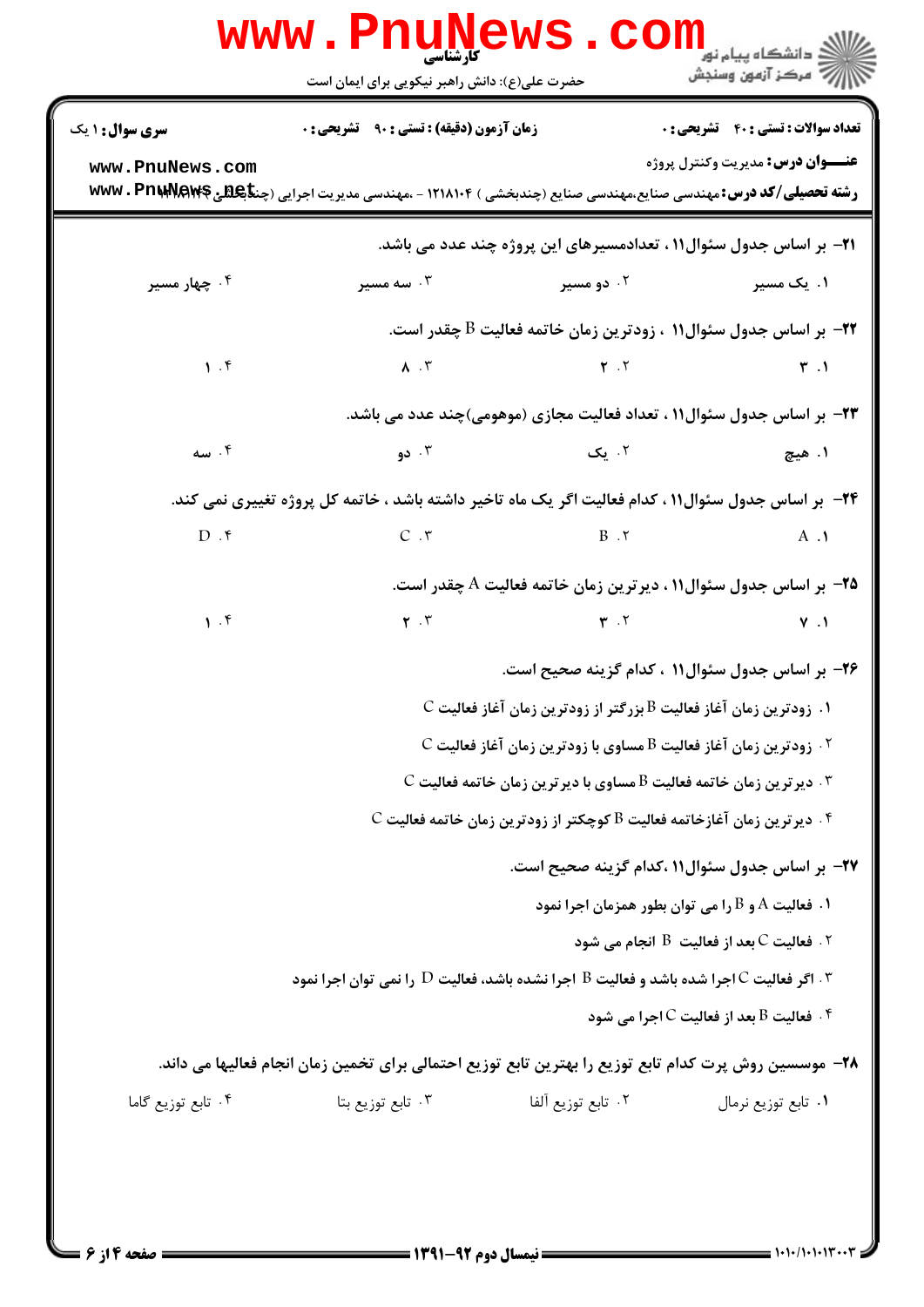|                                                                                                                                                                             | <b>www.PnuNews</b><br>حضرت علی(ع): دانش راهبر نیکویی برای ایمان است                                                                | COI                          | ر دانشگاه پيام نور <mark>− ا</mark><br>ار <i>آهر کر</i> آزمون وسنجش |  |
|-----------------------------------------------------------------------------------------------------------------------------------------------------------------------------|------------------------------------------------------------------------------------------------------------------------------------|------------------------------|---------------------------------------------------------------------|--|
| <b>سری سوال : ۱ یک</b>                                                                                                                                                      | <b>زمان آزمون (دقیقه) : تستی : ۹۰ تشریحی : .</b>                                                                                   |                              | <b>تعداد سوالات : تستی : 40 قشریحی : 0</b>                          |  |
| www.PnuNews.com                                                                                                                                                             |                                                                                                                                    |                              | <b>عنـــوان درس:</b> مديريت وكنترل پروژه                            |  |
|                                                                                                                                                                             | <b>رشته تحصیلی/کد درس:</b> مهندسی صنایع،مهندسی صنایع (چندبخشی ) ۱۲۱۸۱۰۴ - ،مهندسی مدیریت اجرایی (چن <b>تاپکلنلی @wwv . PnuAVaw</b> |                              |                                                                     |  |
|                                                                                                                                                                             |                                                                                                                                    |                              | ۲۹- سه رابطه منطقی برای قسمت ورودی گره در رسم گراف کدام گزینه است.  |  |
| ۰۲ یای خاص - یای عام - و                                                                                                                                                    |                                                                                                                                    |                              | ۰۱ ياي خاص-ياي عام-قطعي                                             |  |
| ۰۴ یای خاص- یای عام - احتمالی                                                                                                                                               |                                                                                                                                    |                              | ۰۳ قطعی - احتمالی- و                                                |  |
|                                                                                                                                                                             |                                                                                                                                    |                              | ۳۰– قراردادهای EPCوEP از قابلیت کدام نوع از قراردادها هستند.        |  |
| ۰۴ پیمانکاری مدیریت                                                                                                                                                         | ۰۳ کلید در دست                                                                                                                     | ۰۲ مبلغ مقطوع                | ۰۱ فهرست بها                                                        |  |
| ۳۱–در کدام روش قرار داد ، سرمایه گذار خصوصی پس از احداث ، پروژه را به دولت منتقل می نماید و دولت نیز نسبت به<br>پرداخت اصل و فرع سرمایه مطابق قرارداد پیمان اقدام می نماید. |                                                                                                                                    |                              |                                                                     |  |
| B.O.O.                                                                                                                                                                      | $B.T . r$ B.O.T.                                                                                                                   |                              |                                                                     |  |
|                                                                                                                                                                             | ۳۲- در چرخه زیست پروژه ها کدام عامل مهم و اساسی پروژه ها و فعالیت های آنها باید مورد نظارت قرار گیرد.                              |                              |                                                                     |  |
| ۰۴ هر سه مورد                                                                                                                                                               | ۰۳ کیفیت                                                                                                                           | ۰۲ هزینه                     | ۰۱ زمانبندی                                                         |  |
|                                                                                                                                                                             |                                                                                                                                    |                              | ۳۳- اولین گام فرآیند کنترل پروژه چیست.                              |  |
|                                                                                                                                                                             | <b>۲ . طراحی و تدوین سیستم اطلاعاتی مدیریت پروژه</b><br>۰۱ نظارت و تهیه گزارش عملکری                                               |                              |                                                                     |  |
|                                                                                                                                                                             | ۰۴ به هنگام سازی پروژه                                                                                                             | ۰۳ تجزیه و تحلیل وضعیت پروژه |                                                                     |  |
|                                                                                                                                                                             | ۳۴- شاخص ضریب بحرانی کمتر از چند باشد نشان دهنده وجود یک مشکل در پروژه است.                                                        |                              |                                                                     |  |
| ۰۴ کمتر از چهار                                                                                                                                                             | ۰۳ کمتر از سه                                                                                                                      | ۰۲ کمتر از دو                | ۰۱ کمتر از یک                                                       |  |
|                                                                                                                                                                             | ۳۵– کدام حوزه دانش مدیریت پروژه حاوی فرآیندهای مورد نیاز برای اطمینان از جمع آوری ، توزیع ، ذخیره سازی ، بازیافت و                 |                              | تنظیم نهایی اطلاعات مربوط به پروژه است.                             |  |
| ۰۲ مدیریت ارتباطات پروژه                                                                                                                                                    |                                                                                                                                    | ۰۱ مدیریت منابع انسانی پروژه |                                                                     |  |
|                                                                                                                                                                             | ۰۴ مديريت هزينه پروژه                                                                                                              |                              | ۰۳ مدیریت کیفیت پروژه                                               |  |
| ۳۶- استاندارد ایزو ۱۰۰۰۶ مکمل و راهنمایی ارائه شده کدام استاندارد است.                                                                                                      |                                                                                                                                    |                              |                                                                     |  |
| ۰۴ ایزو ۹۰۰۴                                                                                                                                                                | $1.1$ ایزو $1.7$                                                                                                                   | ۰۲ ایزو ۹۰۰۲                 | ۱. ایزو ۹۰۰۱                                                        |  |
| 30- گردآوری اطلاعات عملکرد طرح یا پروژه در قالب برنامه طرح یا پروژه ، سنجش عملکرد ، ارائه گزارش و اطلاعات لازم را<br>چه مي گويند.                                           |                                                                                                                                    |                              |                                                                     |  |
| ۰۴ بهره برداری                                                                                                                                                              | ۰۳ ماتریس مسئولیت ها                                                                                                               | ۰۲ پایش                      | ۰۱ ارزیابی                                                          |  |
| $=$ 9 :18 asia $=$ $=$ $=$ $\,$                                                                                                                                             |                                                                                                                                    |                              |                                                                     |  |